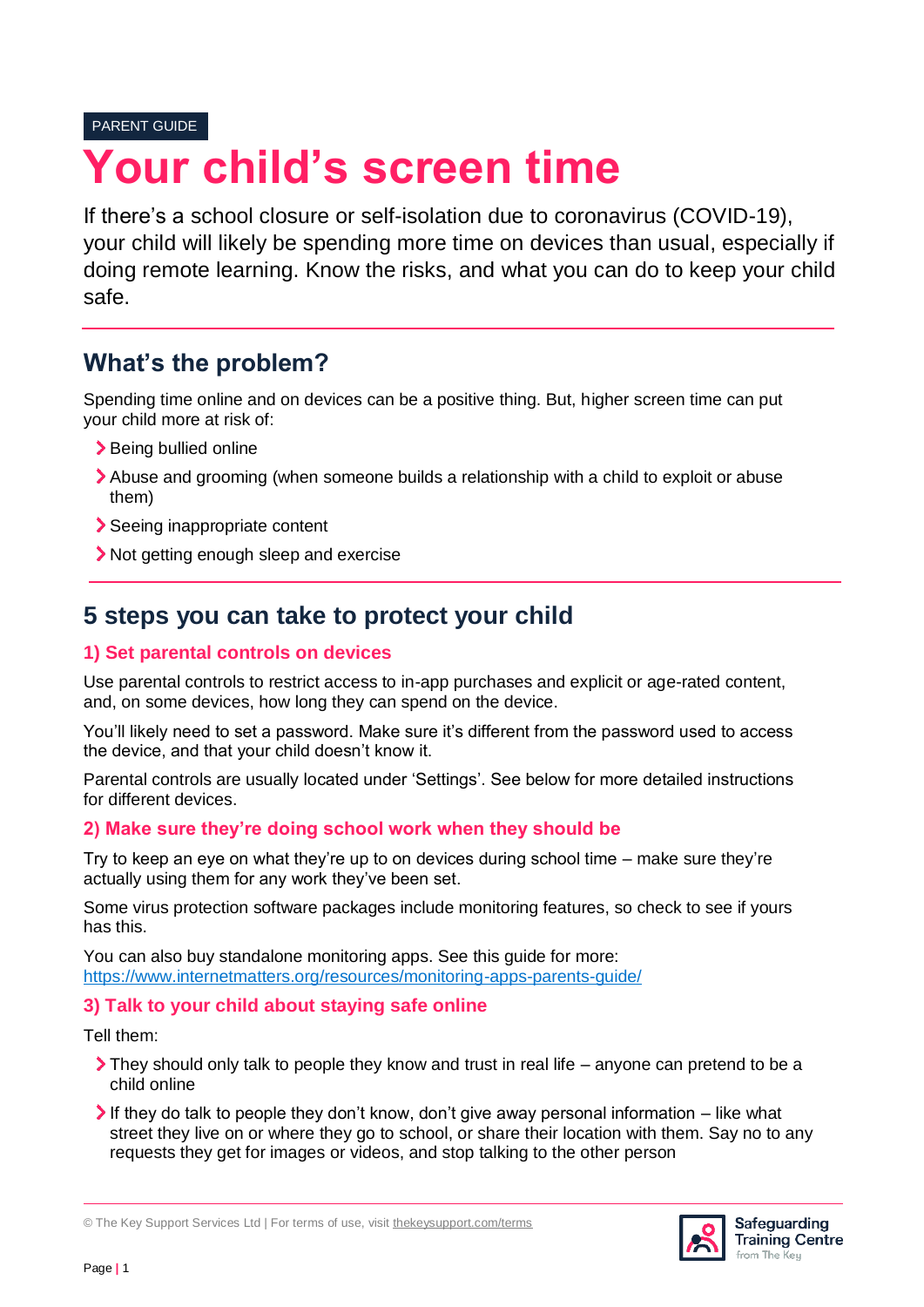- Set their profiles to private, to limit what others can see
- Be 'share aware' think carefully about what they share and with who. Once it's out there, they've got no control over what the other person does with it. Remember, it's illegal to take, share or view sexual images of under-18s, full stop
- If they see something that upsets them, or someone bullies them, tell an adult they trust

Don't feel confident starting a conversation with your child about what they're up to online? Read this advice from the NSPCC: [https://www.nspcc.org.uk/keeping-children-safe/online](https://www.nspcc.org.uk/keeping-children-safe/online-safety/talking-child-online-safety)[safety/talking-child-online-safety](https://www.nspcc.org.uk/keeping-children-safe/online-safety/talking-child-online-safety)

#### **4) Agree rules on screen time**

There's no recommended 'safe' amount of screen time, but you should try to avoid screens an hour before bedtime.

Agree some limits to stop screen time interfering with your child's sleep or family activities:

- Make a plan together, and stick to it. You could set media-free times and zones, like during meals or in bedrooms
- Model the behaviour you want to see which may mean no screen time for you at the times agreed with your child. Children are more likely to learn from example
- Try to minimise snacking during screen time
- Turn not using screens into a game, using apps like [Forest,](https://www.internetmatters.org/hub/expert-opinion/need-help-managing-kids-screen-time-the-forest-app-can-help/) where not using devices is rewarded

#### **5) Encourage off-screen activities**

Get your child active for the recommended 60 minutes a day:

- See [www.nhs.uk/change4life/activities](http://www.nhs.uk/change4life/activities) for free ideas for activities and games
- Try an app that's designed to get children active see the examples at [www.internetmatters.org/resources/apps-guide/apps-to-help-kids-get-active/](http://www.internetmatters.org/resources/apps-guide/apps-to-help-kids-get-active/)
- Build in screen breaks if they're doing school work at home. 5 to 10 minutes every hour should help. They could take a break to get a drink of water, look out of the window for a few minutes, or do some easy exercises like neck rotations and forward bends
- Develop your child's communication and reading skills with the activities (for 0 to 5 year-olds) recommended here:<https://hungrylittleminds.campaign.gov.uk/>

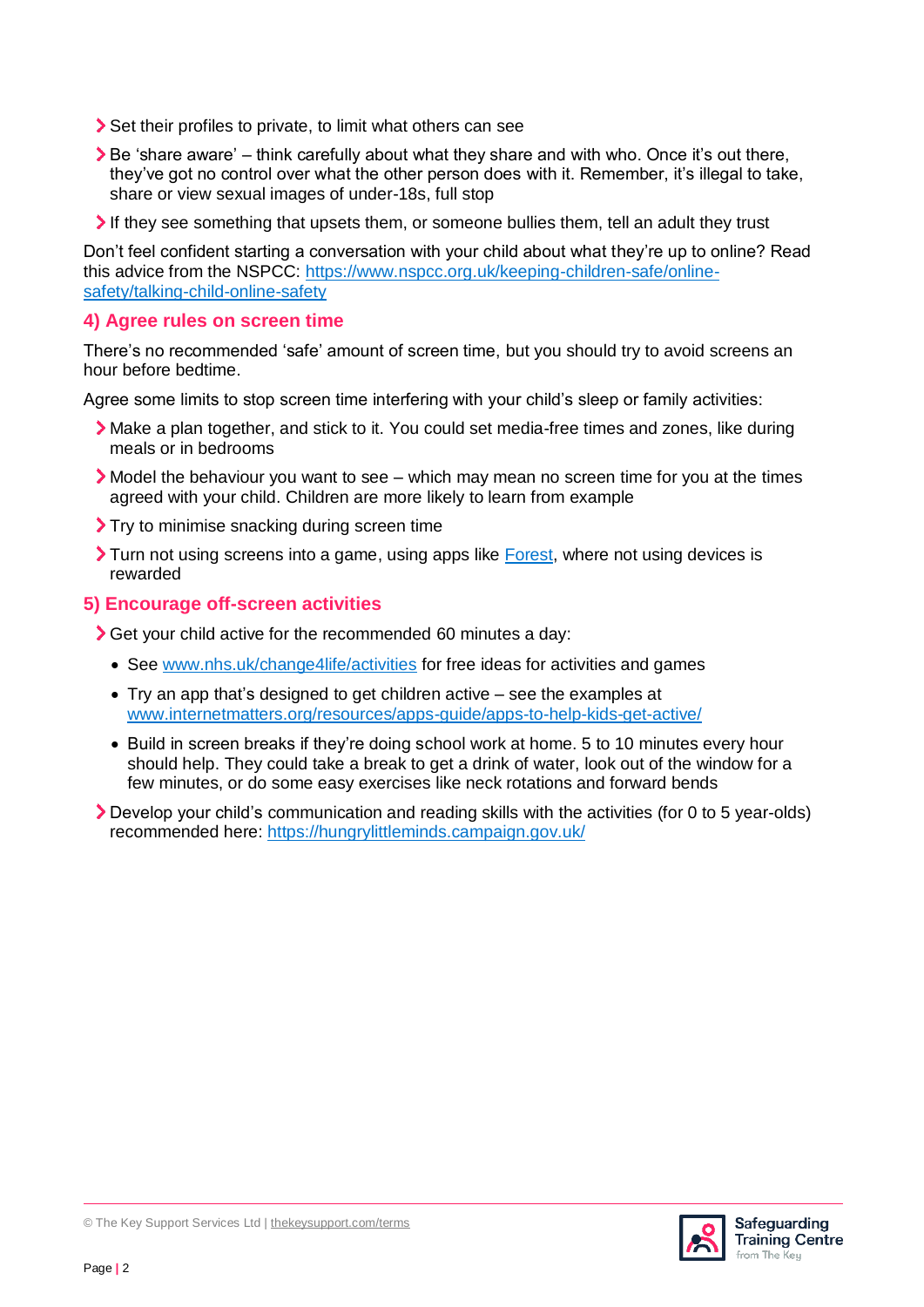## **How to set parental controls on your devices**

**Please note:** when following the instructions below, the exact steps you need to take may be a little different depending on the device and software version you're using.

### **Microsoft devices (Windows computers and Xbox)**

You'll need to have a family account set up, with 'child' profiles for your children. Learn more here:<https://support.microsoft.com/en-us/help/12413>

You can't change existing adult accounts to child accounts.

#### **Set screen time limits**

- So to<https://account.microsoft.com/family> and sign in to your Microsoft account
- Find your child's name and select 'Screen time'
- Switch 'Use one schedule for all devices' to 'On' to use the same schedule for all devices. Or scroll down and switch on screen time for different devices individually if you want to have separate schedules

You can set time ranges for using devices, and how many hours per day, for each day.

#### **Set age limits for apps, games and media**

#### **Online:**

- Sign in to your Microsoft account, as above, and find your child's name
- > Select 'Content restrictions'
- Go to 'Apps, games and media' and switch 'Block inappropriate apps, games and media' to 'On'. Under 'Allow apps and games rated for', select the age limit you want to apply to your child

#### **On Xbox:**

- Sign in with an adult account
- Press the Xbox button on the controller to open the guide, and then select System > Settings > Account > Family
- Select the child account you want to put controls on, select 'Access to content', then select the age limit you want to set

#### **Block inappropriate websites**

#### **Online:**

- Sign in to your account, find your child's name, and select 'Content restrictions'
- Scroll down to 'Web browsing' and switch 'Block inappropriate websites' to 'On'
- To block specific sites, add links to them under 'Always blocked'
- To make it so your children can only access websites you've explicitly allowed, check the box next to 'Only allow these websites'

#### **Xbox:**

- Sign in to an adult account, press the Xbox button and follow the steps to get family settings above
- Select the child account you want to put controls on, then select 'Web filtering'

© The Key Support Services Ltd | [thekeysupport.com/terms](https://thekeysupport.com/terms-of-use)

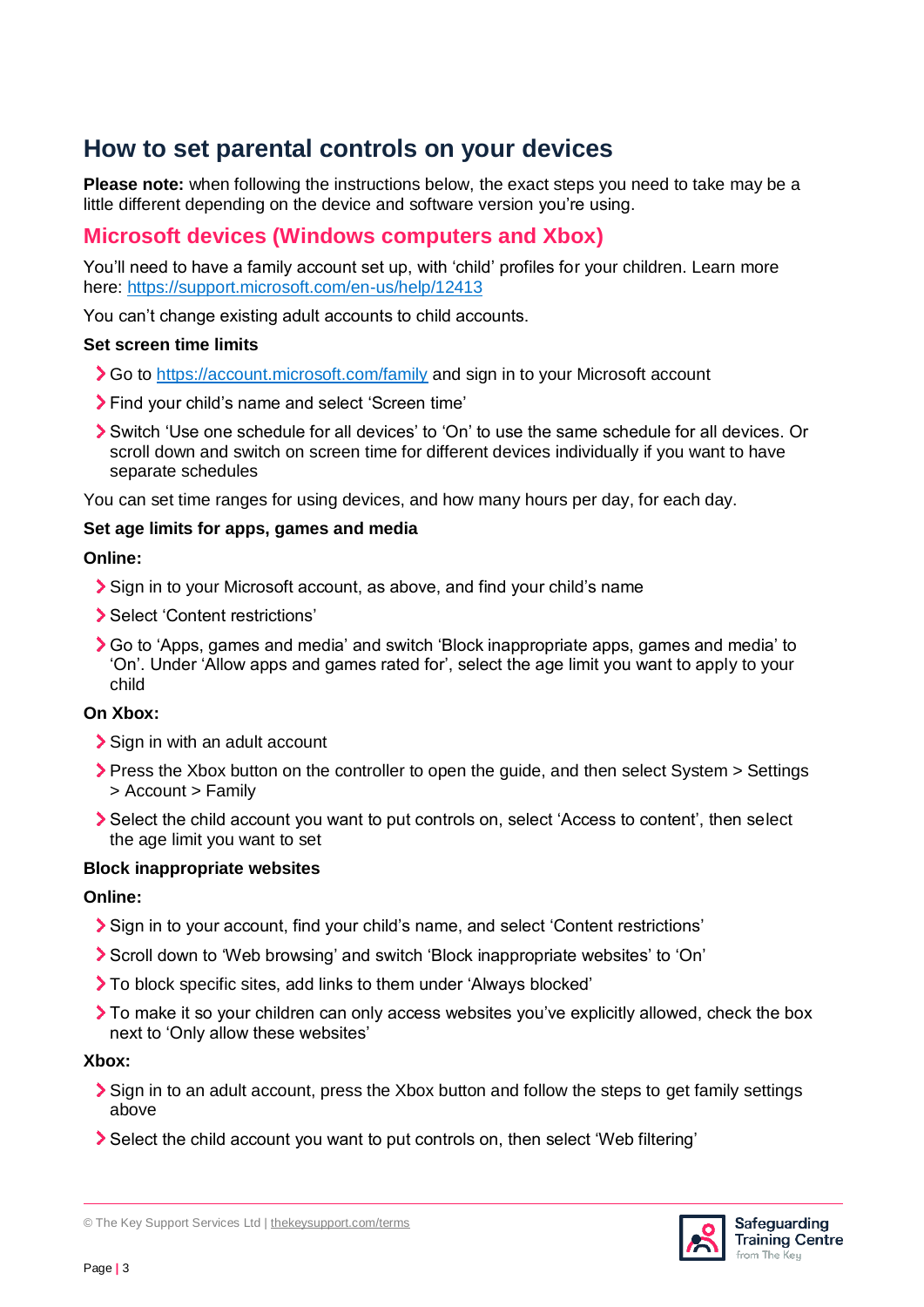Select the dropdown to see the available options, and choose the level of filtering you want

#### **Manage purchases in the Microsoft Store**

#### **Online:**

- Sign in to your account, as above, find your child's name and select 'Spending'
- Under 'Ask a parent', switch 'Needs adult approval to buy things' to 'On'

#### **Xbox:**

- Go into your family settings, as explained above, and choose a child account
- Select Privacy & online safety > Xbox Live privacy > View details & customize > Buy & download and then select 'On' in the 'Ask a parent' box

Read more here: [https://support.microsoft.com/en-us/hub/4294457/microsoft-account](https://support.microsoft.com/en-us/hub/4294457/microsoft-account-help#manage-family)[help#manage-family](https://support.microsoft.com/en-us/hub/4294457/microsoft-account-help#manage-family)

## **iPads and iPhones**

#### **Set a screen time passcode**

- Go to 'Settings' (a grey icon with a circular pattern on the home screen) and tap 'Screen Time'
- Tap 'Continue', then choose whether it's your device or your child's
	- If it's your device and you want to stop your child changing your settings, tap 'Use Screen Time Passcode' to create a passcode. Re-enter the passcode to confirm
	- If it's your child's device, follow the prompts on the device until you get to 'Parent Passcode' and enter a passcode, then re-enter it to confirm

#### **Block in-app purchases**

- Go into Settings > Screen Time > Content and Privacy Restrictions. Enter your passcode if asked
- > Tap 'iTunes & App Store Purchases'
- Choose a setting (for example, in-app purchases) and set to 'Don't allow'

#### **Block explicit content and set controls on apps**

- Go to Settings > Screen Time > Content & Privacy Restrictions > Content Restrictions
- Choose the settings you want for each feature or setting under 'Allowed Store Content'

#### **Filter website content**

This sets restrictions on what websites children can access (e.g. you can limit access to adult content).

- **>** Go to Settings > Screen Time > Content & Privacy Restrictions
- > Enter your screen time passcode
- Tap 'Content Restrictions', then 'Web Content'
- Choose 'Unrestricted Access' (access to any website), 'Limit Adult Websites' (to block access to adult content in Safari) or 'Allowed Websites Only' (to set specific websites as 'approved websites' and limit access to only these websites)

Read more here:<https://support.apple.com/en-gb/HT201304>



<sup>©</sup> The Key Support Services Ltd | [thekeysupport.com/terms](https://thekeysupport.com/terms-of-use)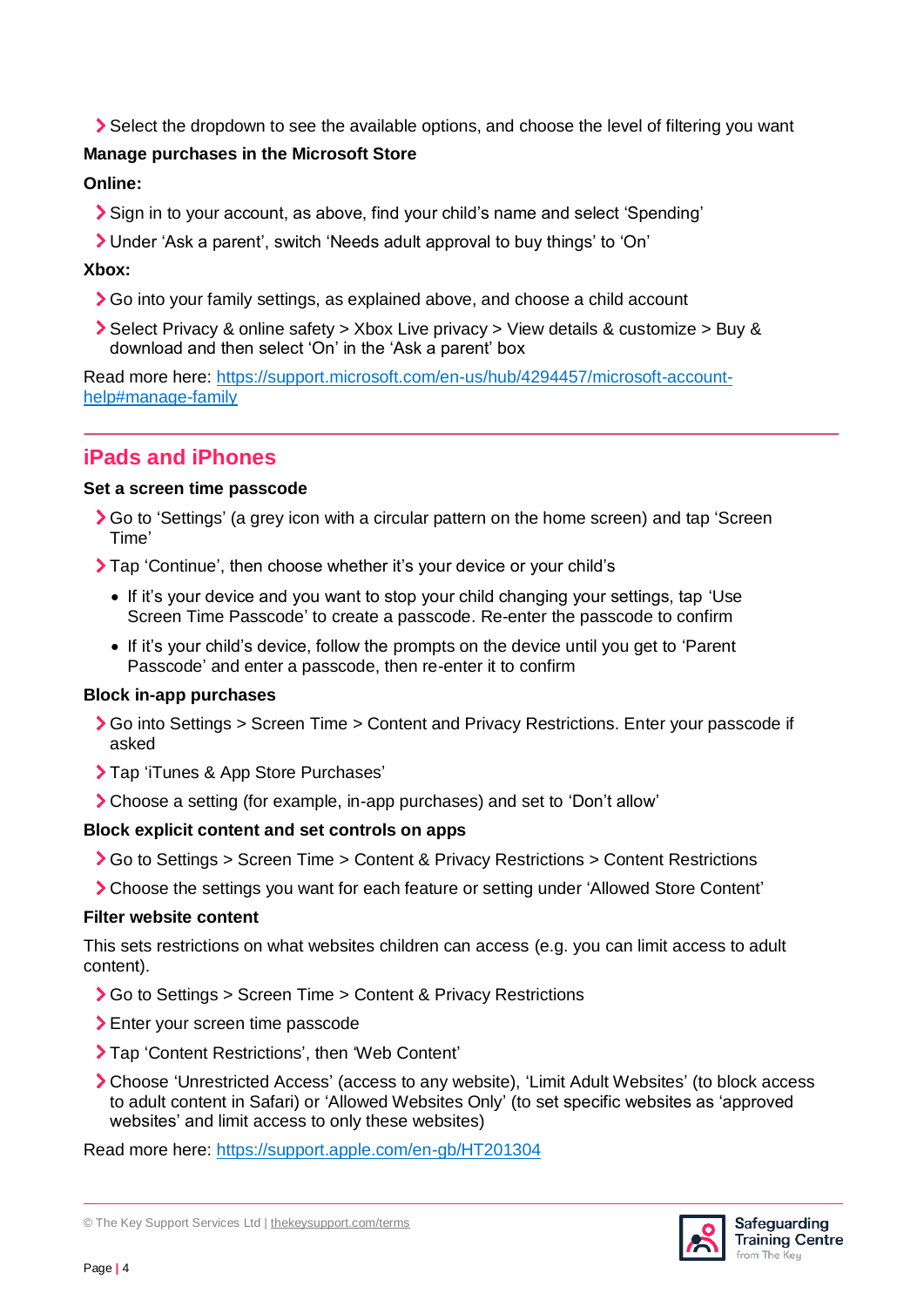## **Fire Tablet**

#### **Set a parental controls password**

- Swipe down from the top of the screen, then tap 'Settings' (a cog icon)
- > Tap 'Parental Controls'
- > Tap the switch next to 'Parental Controls'
- Enter a password, confirm it, then tap 'Finish'

#### **Restrict apps, features and content**

- In 'Parental Controls', tap 'Amazon Content and Apps' to choose which content or apps you want to block
- You can set your device so that you can only play videos and Twitch (a live streaming platform), and access WiFi and location services, by entering your parental controls password. Go into 'Password Protection' in 'Parental Controls' to toggle these on
- To block access to Amazon, go to 'Parental Controls' and press 'Amazon Stores (excluding Video)', and tap to block

#### **Block in-app purchases**

- Go to the Amazon Appstore on your device
- Select Account > Settings > Parental Controls
- Tap 'Enable Parental Controls', and then enter your account password. Once you've done this, your child won't be able to buy anything in the app without your Amazon password

#### **Restrict available content**

- Go Parental Controls > Amazon Content and Apps
- Toggle categories to 'Blocked' to block access to relevant apps and games

#### **Set times when your child can use the tablet**

- Go to 'Parental Controls'
- Tap the switch next to 'Set a Curfew', then tap 'Curfew Schedule'
- Set the day and time limits you want

To unlock a device during a curfew, enter your parental controls password.

Read more at <https://www.amazon.co.uk/gp/help/customer/display.html?nodeId=201357720> and <https://www.laptopmag.com/articles/parental-controls-fire-tablet>

See here for more information on settings for specific devices, as they can vary: <https://www.amazon.com/gp/help/customer/display.html?nodeId=200127470>

## **Android phones**

#### **Set up parental controls**

- Open the Play Store app, tap the 3-lines button in the top left > Settings > Parental controls
- > Toggle Parental controls to on
- Create a PIN. Make sure to choose a PIN your child doesn't already know

You can then choose the highest age rating you want to allow for apps and games, films, TV, books and music. Go into each option and choose the age rating you want.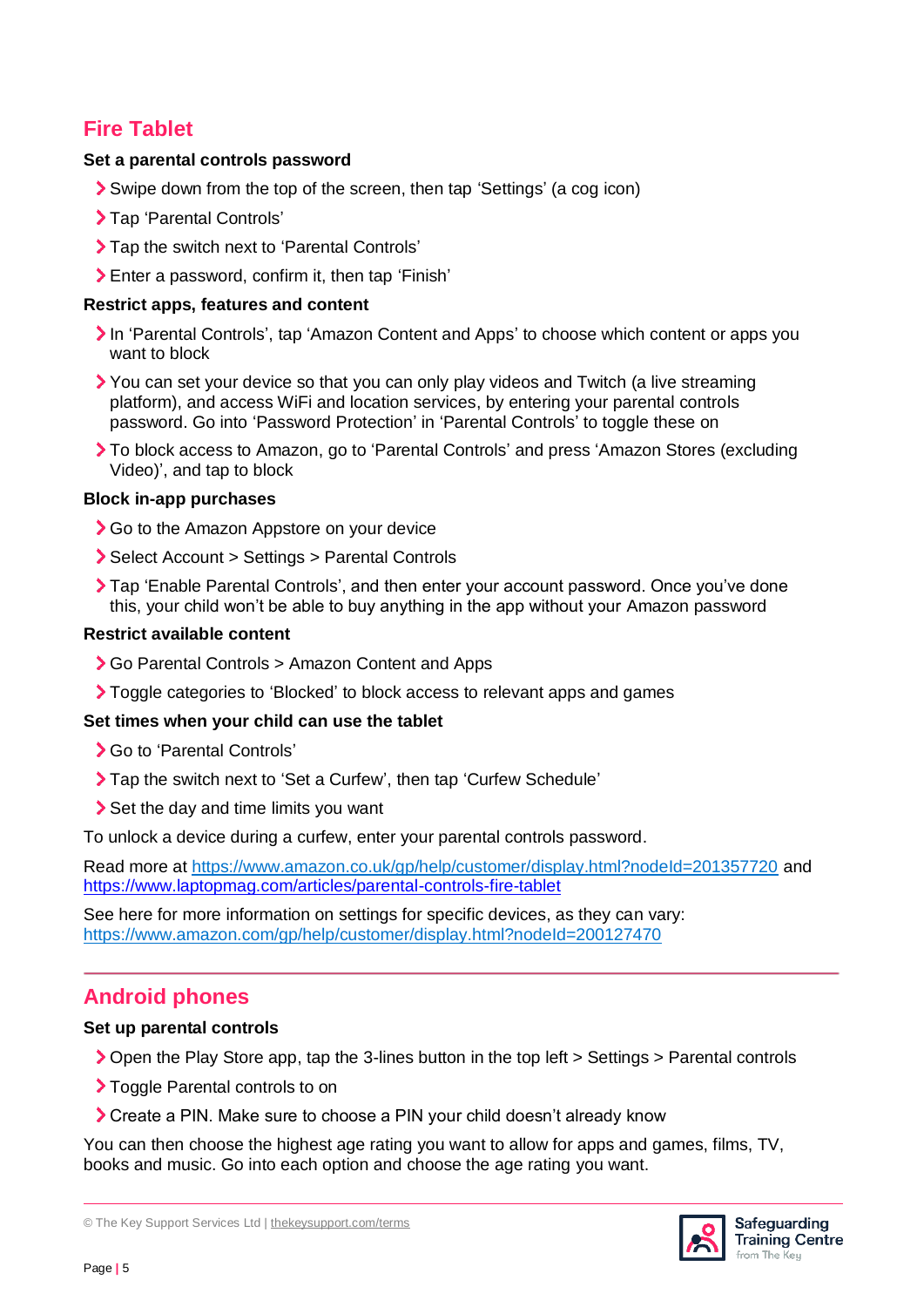#### **Restrict purchases**

- ▶ Open the Play Store and tap the 3-lines button in the top left
- Select Settings > Require authentication for purchases > For all purchases through Google Play on this device

#### **Manage screen time**

You'll need to set up Family Link to do this (see this page for more: [https://support.google.com/families/answer/7101025?hl=en\)](https://support.google.com/families/answer/7101025?hl=en). Family Link is an app that lets parents set "digital ground rules" for their children.

Then, in the Family Link app, select your child and follow the steps below.

To set a daily limit on a device, on the 'Daily limit' card, tap 'Set up' or 'Edit limits' > follow the instructions on the screen.

To set time limits for specific apps (only for devices running Android Nougat or newer), on the 'Today's activity' card, tap 'Set limits' > next to app you want to limit, tap the sand timer icon > Set limit (an icon with the top half of the sand time filled) > set a daily time limit for the app > tap 'Set'.

To set a bedtime, on the 'Bedtime' card, tap 'Edit schedule', then follow the instructions on the screen to set a bedtime.

## **PlayStation**

You'll need to set up accounts for family members, with adult and child accounts, and make sure you and other adults have family manager or parent/guardian status. Read more about how to do this here: [https://www.playstation.com/en-gb/get-help/help-library/my-account/parental](https://www.playstation.com/en-gb/get-help/help-library/my-account/parental-controls/family-management/)[controls/family-management/](https://www.playstation.com/en-gb/get-help/help-library/my-account/parental-controls/family-management/)

#### **Set a login passcode and system restriction passcode**

A login passcode means that only you can log in to the 'family manager' user on the system.

To do this:

- Go to Settings (this should be shown by a toolbox icon) > Login Settings > Login Passcode Management
- Set a 4-digit passcode using the controller, then re-enter it to confirm

Using a system restriction passcode will prevent your child from changing parental control settings. To do this:

- Go to Settings > Parental Controls/Family Management > PS4 System Restrictions
- Enter the existing system restriction passcode (if you haven't set one before, the default is 0000)
- Select 'Change System Restriction Passcode'
- Enter a new 4-digit passcode using the controller, then re-enter it to confirm

The PlayStation website also explains how to disable new user creation and guest login: [https://www.playstation.com/en-gb/get-help/help-library/my-account/parental-controls/ps4](https://www.playstation.com/en-gb/get-help/help-library/my-account/parental-controls/ps4-parental-controls/) [parental-controls/](https://www.playstation.com/en-gb/get-help/help-library/my-account/parental-controls/ps4-parental-controls/)

#### **Set spending limits**

Go to Settings > Parental Controls/Family Management > Family Management



<sup>©</sup> The Key Support Services Ltd | [thekeysupport.com/terms](https://thekeysupport.com/terms-of-use)